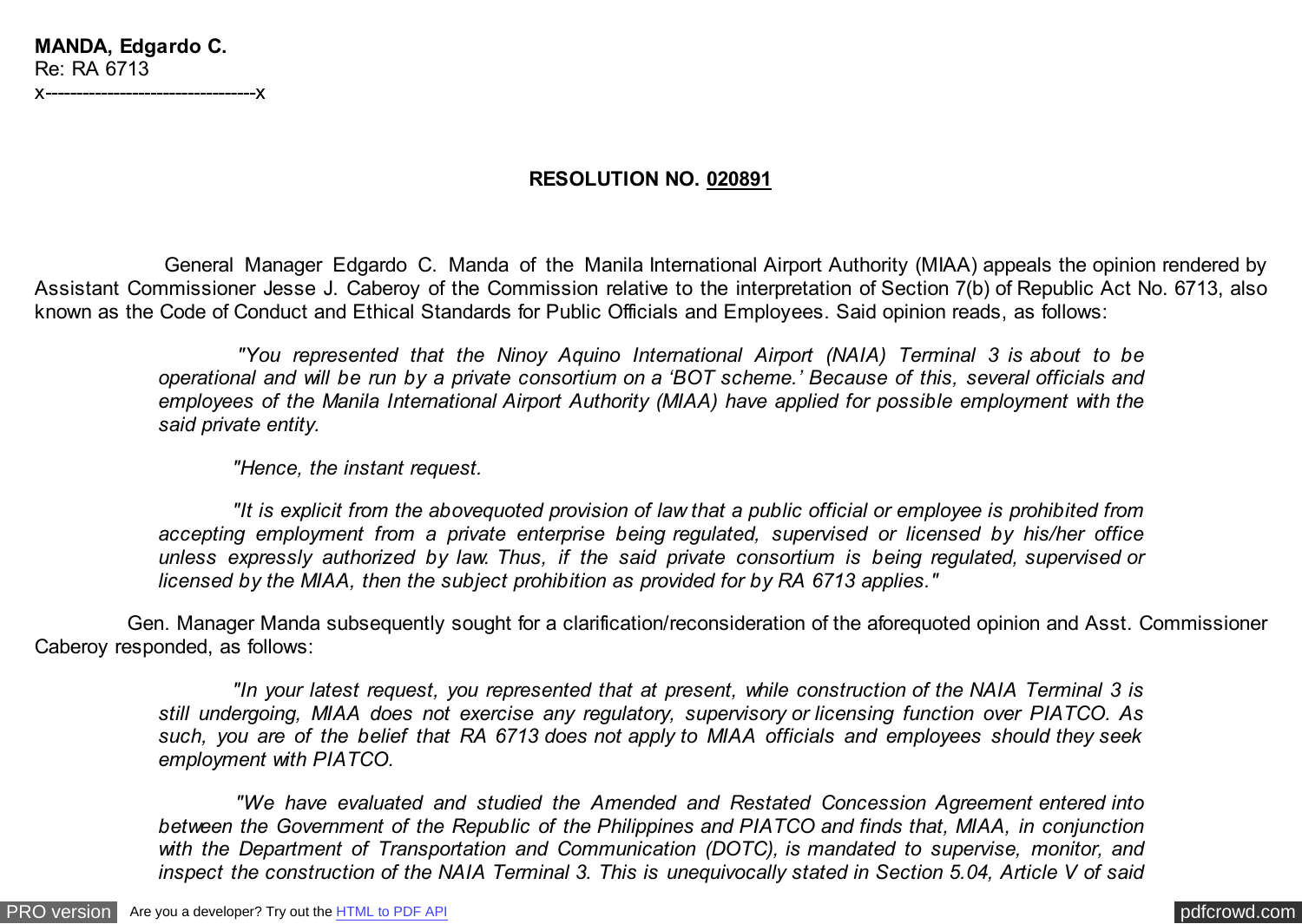*agreement. It is thus obvious that the prohibition enunciated in RA 6713 applies to MIAA officials and employee desiring to seek employment with PIATCO."*

The material allegations in the appeal are, as follows:

 *"With due respect to Assistant Commissioner Caberoy, we beg to disagree with said opinion. The title of said section 5.04 is rather misleading as a perusal of the contents of said section clearly provides that MIAA's role is limited to construction monitoring alone as even the inspection role was passed upon to the Quality Assurance Inspector. There is absolutely no regulatory, supervisory or licensing function to be exercised by MIAA over PIATCO under the aforecited section 5.04 of the ARCA as falling within the prohibition contemplated by RA 6713.*

*x x x*

 *"It is our view that the subject prohibition as provided under R.A. No. 6713 applies to officials/employees of government offices whose power or authority to regulate, supervise and license private enterprises are its inherent functions. However, this is not so in the case of MIAA as even the CSC opinion herein sought to be reconsidered cited a particular provision of the ARCA as sole basis of applying the prohibition.*

 *"MIAA is vested with authority and power to administer and operate both international and domestic air traffic at the Ninoy Aquino International Airport. Thus, its main function is with respect to airport related operations and concessions. The monitoring function it exercises over PIATCO which was merely provided under the ARCA during the construction stage is obviously an isolated one if one considers the inherent functions of MIAA. In fact, it is not even MIAA, which directly performs this function as a Quality Assurance Inspector has been appointed by both parties for this purpose. This is precisely why we are of the firm belief that the prohibition of MIAA officials/employees from being employed by PIATCO should take effect only on in-service date since by then, the same clearly applies as MIAA shall be exercising regulatory functions over PIATCO.*

 *"Assuming arguendo that MIAA, in monitoring PIATCO's plans and programs for the development and construction of the Terminal 3 Project, is construed to be performing supervisory functions within the purview of the prohibition provided under RA 6713, it is quite evident that the performance of said function is exercised by a limited number of MIAA employees and officers, specifically those involved in the Project Management Office of the NAIA Terminal 3 Development Project (PMO 3). Applying the law to other employees and officers* who are not similarly involved in said Project would not serve the intention of the law in any way. Thus, if at all *the prohibition is made to apply, the same should be limited only to employees of MIAA under its PMO 3 and none other.*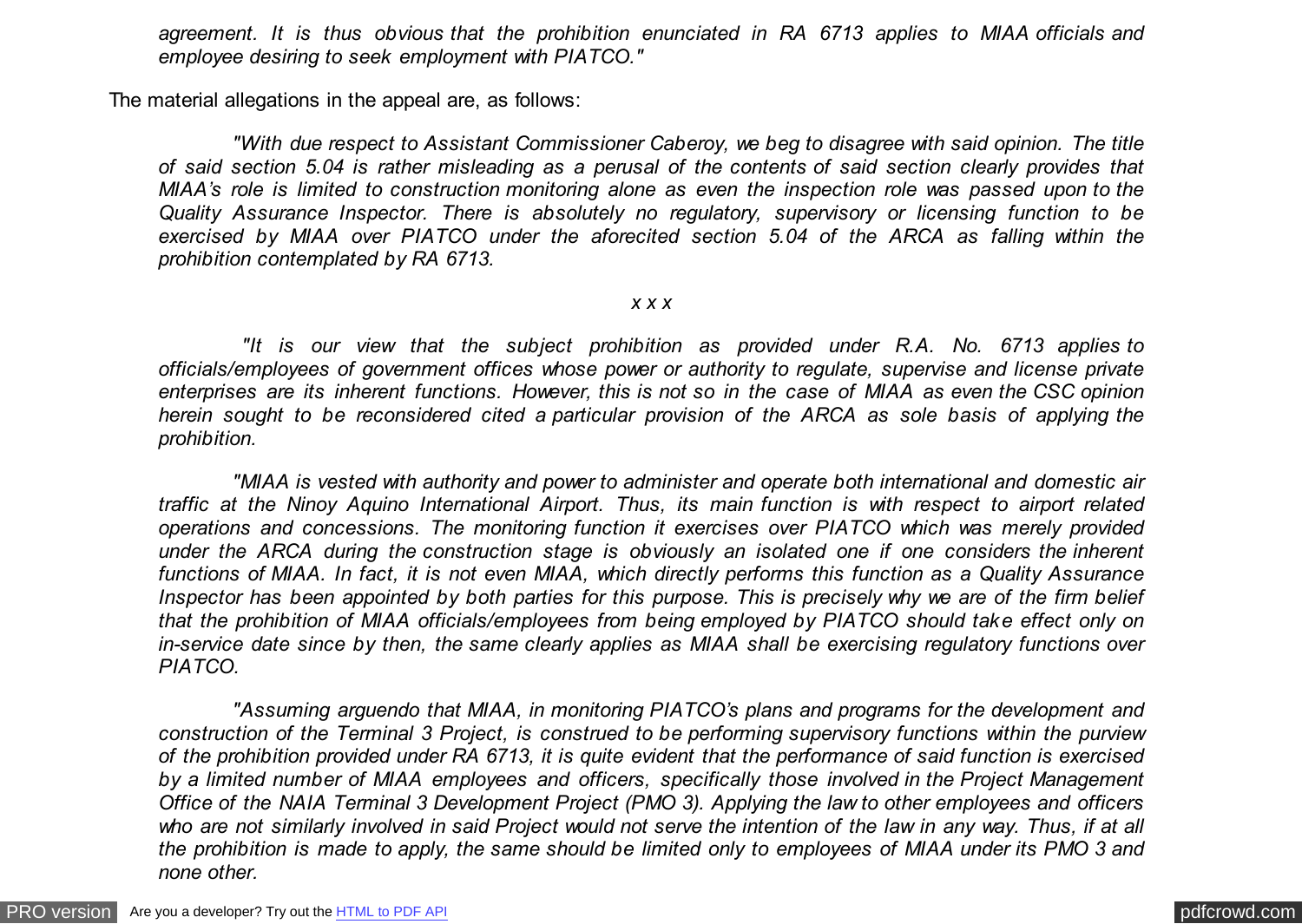*"Depriving above mentioned employees of the opportunity to get employed in Terminal 3 by PIATCO would be tantamount to denying them the opportunity for gainful employment. In addition, to apply the said prohibition based merely on the provision of the ARCA would in effect be rendering another provision of the ARCA inutile, particularly Section 5.18 thereof, which provides as follows:*

 *'Section 5.18 Employees of MIAA*

*'Concessionaire shall not, by reason hereof, be deemed to be the successor employer of the existing employees of GRP, DOTC, and/or MIAA. In any event, Concessionaire shall not be responsible for the payment of separation and/or other benefits to the displaced employees of MIAA, and GRP undertakes to hold, as it hereby holds Concessionaire (on a full indemnity basis) free and clear of any and all liabilities thereto. While Concessionaire has no obligation to hire the displaced employees of GRP, DOTC, and/or MIAA, Concessionaire shall give preference to the employment of qualified employees of MIAA in the operation of the Terminal/Terminal Complex, based on the reasonable selection criteria, which Concessionaire shall adopt.'*

 *"For the Honorable Commission's information, the abovecited provision was negotiated and included in the ARCA at the instance of DOTC/MIAA precisely to give displaced employees the chance of reemployment considering that under the ARCA, upon in-service date, Terminal 3 will be the only international airport terminal operating in Metro Manila."*

 The records disclose that sometime in September 1997, the Government of the Republic of the Philippines (GRP), through the Department of Transportation and Communication (DOTC) and the Manila International Airport Authority (MIAA), entered into a Concession Agreement with the Philippine International Air Terminals, Co., Inc. (PIATCO), a private entity, for the Build-Operate-and-Transfer (BOT) arrangement of the Ninoy Aquino International Airport Passenger Terminal III. This agreement was subsequently amended on November 26, 1998 and was called Amended and Restated Concession Agreement (ARCA).

 As the abovementioned terminal is about to be operational, there were employees of MIAA who applied for possible employment with PIATCO, the operator of the said terminal. Apprehensive that such act of these MIAA employees might be a violation of law, Gen. Manager Manda sought clarification as to the correct interpretation of Section 7(b) of Republic Act No. 6713 through a letter dated December 17, 2001.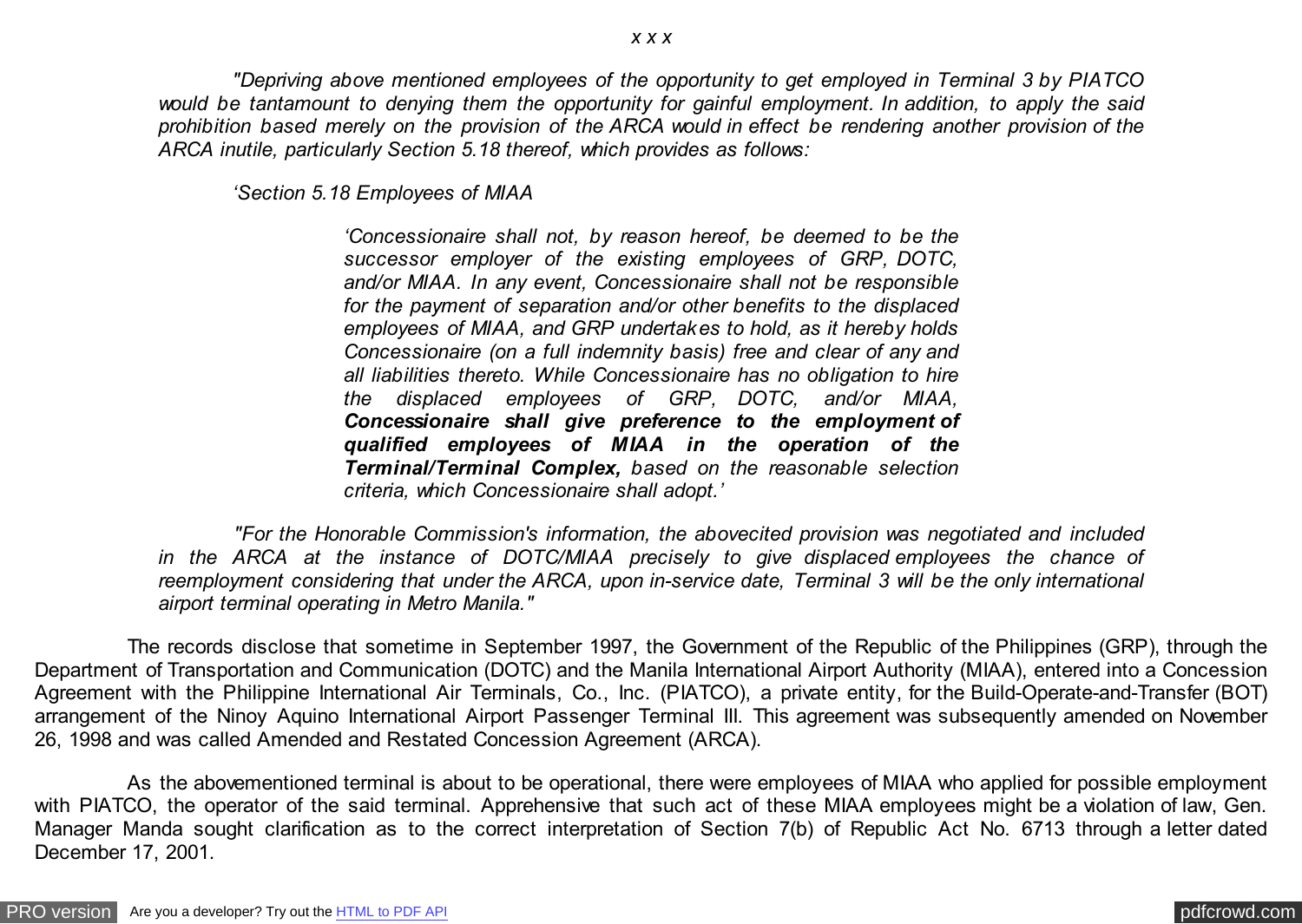In a letter dated January 11, 2002, Asst. Commissioner Caberoy rendered an opinion as quoted earlier. Gen. Manager Manda subsequently sought for a reconsideration but Asst. Commissioner Caberoy maintained his previous stand.

 Hence, this appeal where the paramount issue to be resolved is whether it is legally permissible for present MIAA officials and employees to apply for and be employed by PIATCO, the concessionaire and operator of the soon to be opened Ninoy Aquino International Airport (NAIA) Terminal III.

Relevant to the resolution of the issue presented in this case is **Section 7(b) of RA 6713** which provides that:

 *"SEC. 7. Prohibited Acts and Transactions.—In addition to acts and omissions of public officials and employees now prescribed in the Constitution and existing laws, the following shall constitute prohibited acts and transactions of any public official and employee and are hereby declared to be unlawful:*

*x x x*

 *"(b) Outside employment and other activities related thereto.—Public officials and employees during their incumbency shall not:*

 *"(1) Own, control, manage or accept employment as officer, employee, consultant, counsel, broker, agent, trustee or nominee in any private enterprise regulated, supervised or licensed by their office unless expressly allowed by law;*

 *"These prohibition shall continue to apply for a period of one (1) year after resignation, retirement, or separation from public office . . ."*

 As mandated in the aforequoted law, a government official or employee is prohibited from accepting employment from or be employed by a private enterprise or entity being regulated, supervised, or licensed by his/her office unless expressly authorized by law. And the prohibition is not limited only on being an employee or officer but extends to that of being a consultant, counsel, broker, agent, trustee or nominee of the private entity. Obviously, the intent of the law is to deter officials and employees of a government regulatory agency from extending undue privilege to private enterprises or entities that are being regulated, supervised, or licensed by it with the view of future employment with said private entities.

 Thus, the question now to be asked is: Is the MIAA a government agency that inherently exercises regulatory, supervisory or licensing functions over PIATCO?

**Section 5. 04** of the ARCA needs a thorough scrutiny to arrive at an objective and judicious resolution of the issue posed in the instant case. Said section reads, as follows:

 *"Section 5.04 Supervision, Monitoring and Inspection of Construction*

[PRO version](http://pdfcrowd.com/customize/) Are you a developer? Try out th[e HTML to PDF API](http://pdfcrowd.com/html-to-pdf-api/?ref=pdf) process and the community of the HTML to PDF API posterior and the community of the community of the community of the community of the community of the community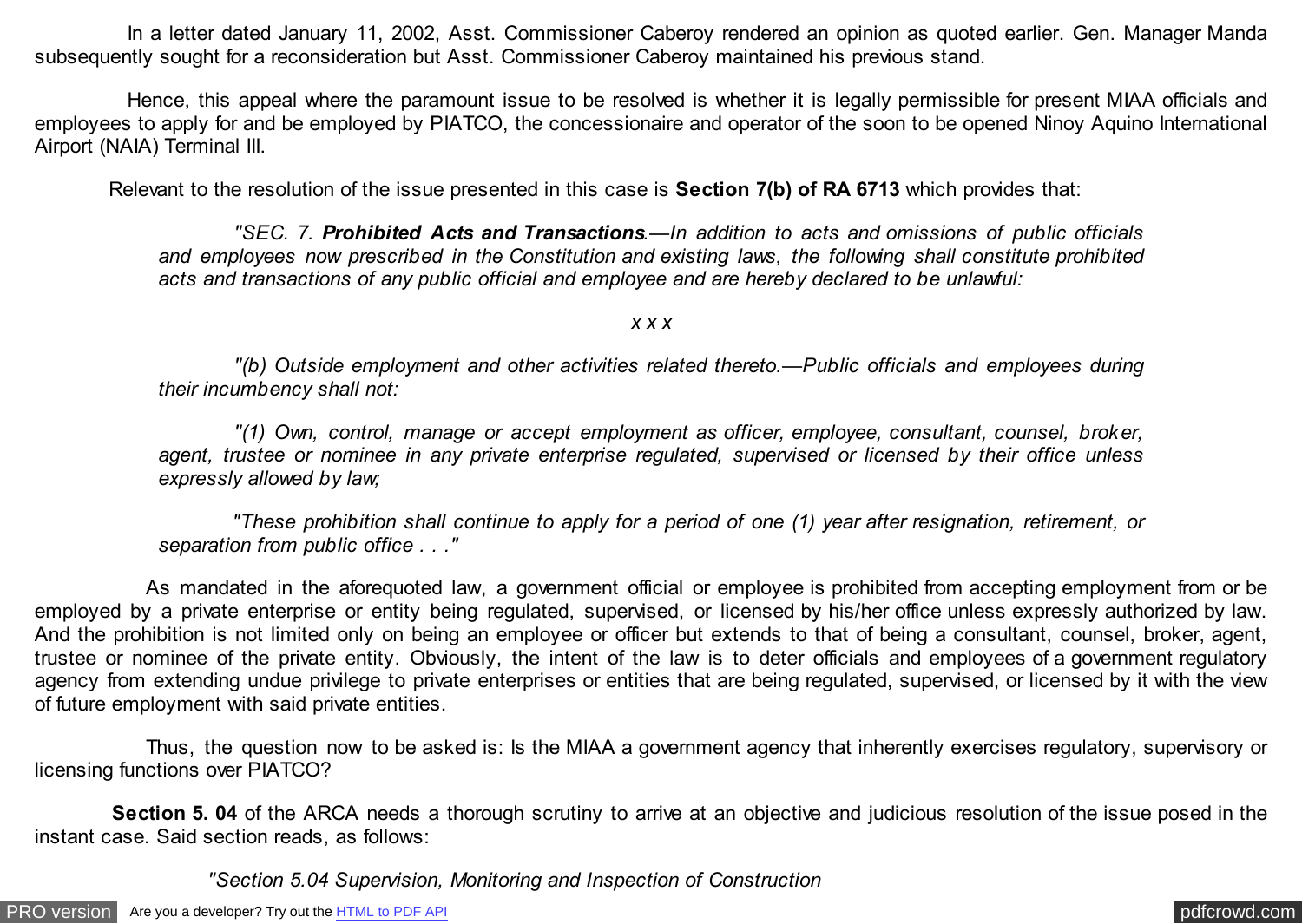*"(a) GRP, through DOTC/MIAA, shall monitor all of Concessionaire's plans and programs for the development, construction and maintenance of the Project to ensure conformity with the Development Plan and accepted engineering practices."*

 The Commission carefully studied the foregoing section in conjunction with the other provisions in the ARCA and finds that the word *"supervision"* stated therein does not have the same connotation as that mentioned in Section 7(b) of RA 6713. It must be stressed that the MIAA is not a government regulatory agency mandated to supervise, regulate, or license a private enterprise or entity engaged in the construction of airport terminals in the Philippines.

 Rather, the words *"supervision"* and *"monitor"* in the aforequoted section was simply used to designate the acts of an owner of an edifice that is undergoing construction. This is so because the Airport Terminal III is ultimately owned by the GRP and administered by the MIAA. Being the owner, the GRP through the MIAA has all the right to oversee and supervise the construction of the Airport Terminal III to ensure that its construction is in conformity with plans and sound engineering practices. Indeed, the supervision and monitoring being undertaken by MIAA over the construction of the Airport Terminal III was being done not as a regulatory or licensing body but as a mere owner of a property being constructed.

 Moreover, the Commission takes due consideration of the fact that when the NAIA Terminal III will be operational, several MIAA employees will be displaced or separated from the service. This is so because the NAIA Terminal III is being constructed under a buildoperate-transfer scheme wherein the concessionaire is to operate the same for a period of 25 years. Under the terms of the ARCA, however, the concessionaire obligated itself to give preference to the employment of MIAA employees who will be separated from the service. Hence, to deprive these MIAA employees of the right to seek employment and be employed by the concessionaire. PIATCO, shall be the height of inequity and social injustice.

In the light of the foregoing, the Commission is of the opinion, and so rules that the prohibition in Section 7(b) of RA 6713 shall not apply should MIAA employees and officials will be employed by PIATCO.

 **WHEREFORE**, the Commission hereby rules that Section 7(b) of Republic Act No. 6713 shall not apply should MIAA officials and employees be employed by PIATCO except those who are involved with its PMO 3.

Quezon City, JUN 26 2002

(Signed) **KARINA CONSTANTINO-DAVID** Chairman

[PRO version](http://pdfcrowd.com/customize/) Are you a developer? Try out th[e HTML to PDF API](http://pdfcrowd.com/html-to-pdf-api/?ref=pdf) provided and the example of the HTML to PDF API [pdfcrowd.com](http://pdfcrowd.com) (Signed) **JOSE F. ERESTAIN, JR. Commissioner**